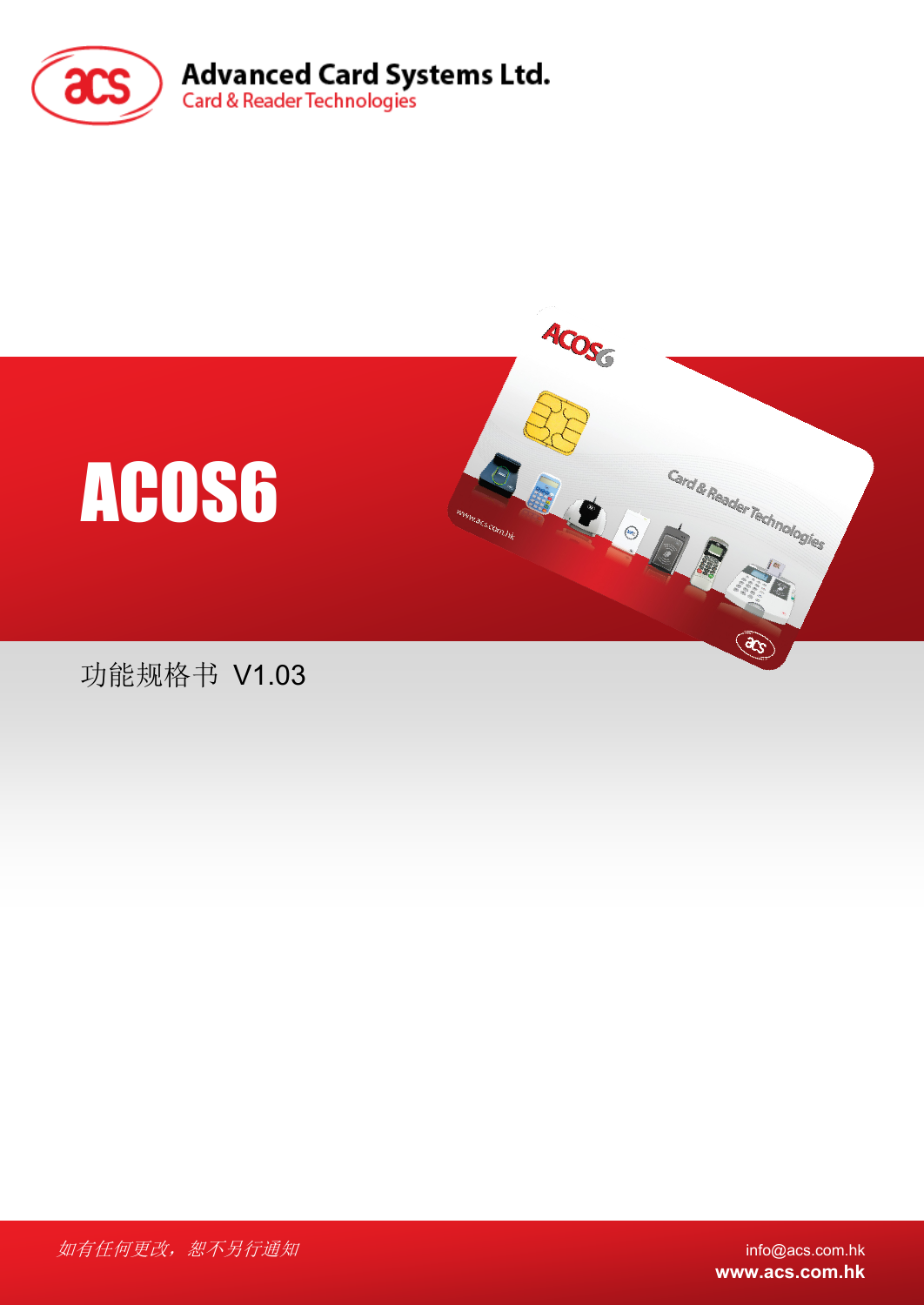

Advanced Card Systems Ltd.<br>Card & Reader Technologies

# 目录

| 1.0.    | 简介                                               |  |
|---------|--------------------------------------------------|--|
| 1.1.    |                                                  |  |
| 1.2.    |                                                  |  |
| 1.2.1.  |                                                  |  |
| 1.2.2.  |                                                  |  |
| 1.2.3.  |                                                  |  |
| 1.3.    |                                                  |  |
| 2.0.    | 卡片管理                                             |  |
| 2.1.    |                                                  |  |
| 2.2.    |                                                  |  |
| 2.3.    |                                                  |  |
| 2.3.1.  |                                                  |  |
| 2.4.    |                                                  |  |
| 2.4.1.  |                                                  |  |
|         |                                                  |  |
| 3.0.    |                                                  |  |
| 3.1.    |                                                  |  |
| 3.2.    |                                                  |  |
| 3.2.1.  | 文件类型字节(FDB) …………………………………………………………………………………………9  |  |
| 3.2.2.  |                                                  |  |
| 3.2.3.  |                                                  |  |
| 3.2.4.  |                                                  |  |
| 3.2.5.  |                                                  |  |
| 3.2.6.  |                                                  |  |
| 3.2.7.  |                                                  |  |
| 3.2.8.  |                                                  |  |
| 3.2.9.  |                                                  |  |
| 3.2.10. |                                                  |  |
| 3.2.11. |                                                  |  |
| 3.2.12. |                                                  |  |
| 3.2.13. |                                                  |  |
| 3.2.14. |                                                  |  |
| 3.2.15. |                                                  |  |
| 3.2.16. |                                                  |  |
| 3.3.    |                                                  |  |
| 4.0.    |                                                  |  |
| 4.1.    |                                                  |  |
| 4.1.1.  | 标准安全属性 (SAC) ………………………………………………………………………………………12 |  |
| 4.1.2.  |                                                  |  |
| 4.2.    |                                                  |  |
| 4.3.    |                                                  |  |
| 4.4.    |                                                  |  |
| 4.5.    |                                                  |  |
| 4.6.    |                                                  |  |
| 4.7.    |                                                  |  |
| 5.0.    |                                                  |  |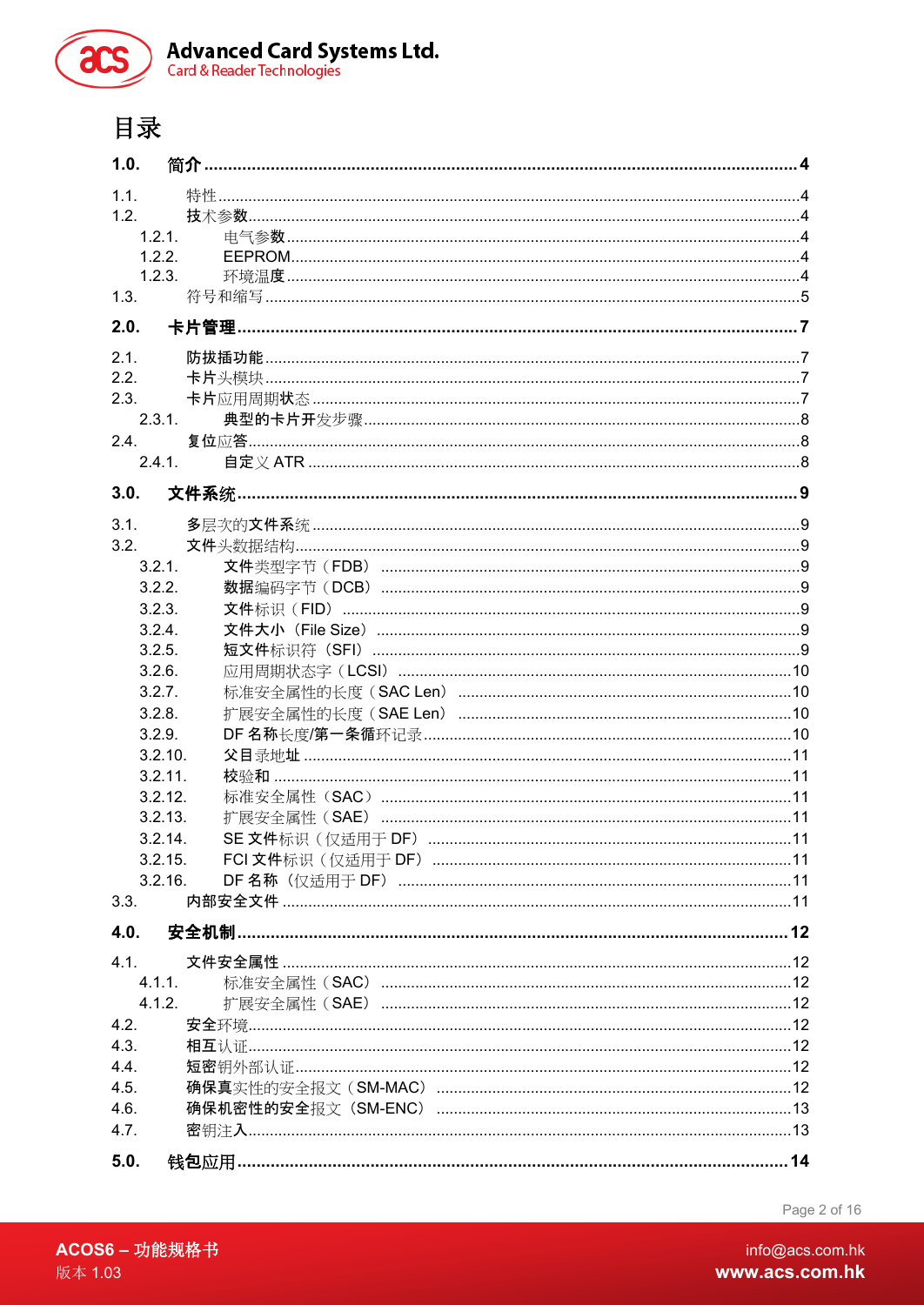# Advanced Card Systems Ltd.<br>Card & Reader Technologies

# 图目录

 $rac{1}{2}$ 

# 表目录

| 表 2 : 应用周期状态字节 |
|----------------|

Page 3 of 16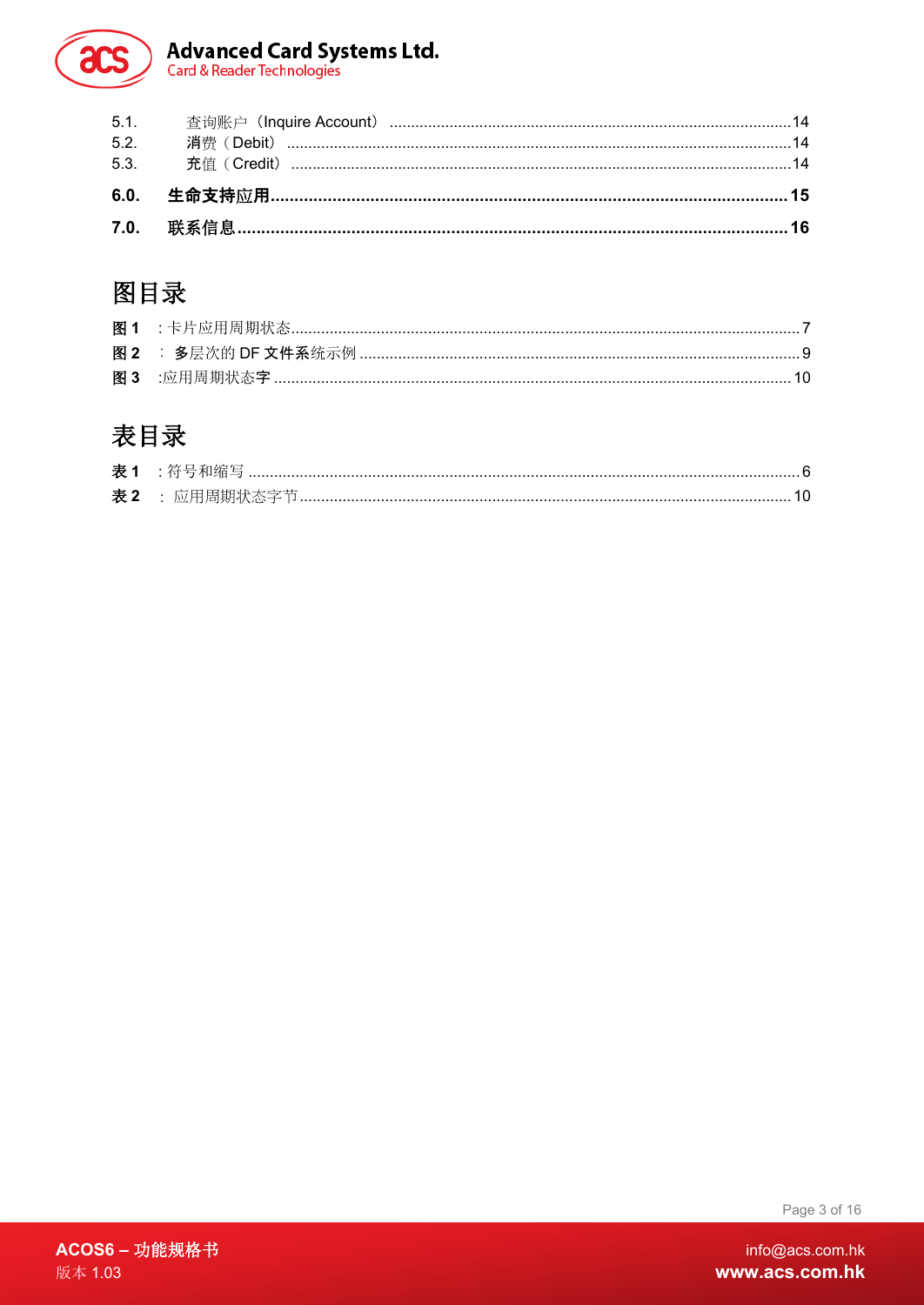

# <span id="page-3-0"></span>**1.0.**简介

本手册阐述了龙杰智能卡有限公司(Advanced Card Systems Ltd., ACS)自主研发的 ACS 智能卡操作 系统——版本 6 (ACOS6) 的特性和功能。

### <span id="page-3-1"></span>**1.1.** 特性

ACOS6 具有以下特性:

- 完整的 64 KB EEPROM 应用数据存储容量
- 符合 ISO 7816 第 1、2、3 和 4 部分
- 可转换的高速通讯波特率(9,600 bps 至 223,200 bps)
- 支持 ISO 7816 第 4 部分的文件结构:透明、线性定长、线性变长、循环
- 支持 DES/3DES 加密运算
- 符合 FIPS 140-2 的随机数发生器(基于硬件)
- 具有相互认证功能,能够生成过程密钥
- 具有安全报文发送功能,确保数据传输的真实性和机密性
- 提供多个安全电子钱包,可用于支付应用
- 多级安全访问层次
- 具有防拔插机制,确保文件头和 PIN 命令受到保护

### <span id="page-3-2"></span>**1.2.** 技术参数

<span id="page-3-3"></span>以下是 ACOS6 卡片的技术参数:

#### **1.2.1.** 电气参数

- 工作电压:5 V DC+/-10% (A 类)与 3 V DC +/-10% (B 类)
- 最大电源电流:<10 mA
- ESD 保护:≤ 4 KV

#### <span id="page-3-4"></span>**1.2.2. EEPROM**

- 容量:64K 字节(65,536 个字节)
- EEPROM 使用寿命:10 万次擦写
- 数据保留时间:10 年

#### <span id="page-3-5"></span>**1.2.3.** 环境温度

- 工作温度:-25 °C 85 °C
- 存储温度:-40 °C 100 °C

Page 4 of 16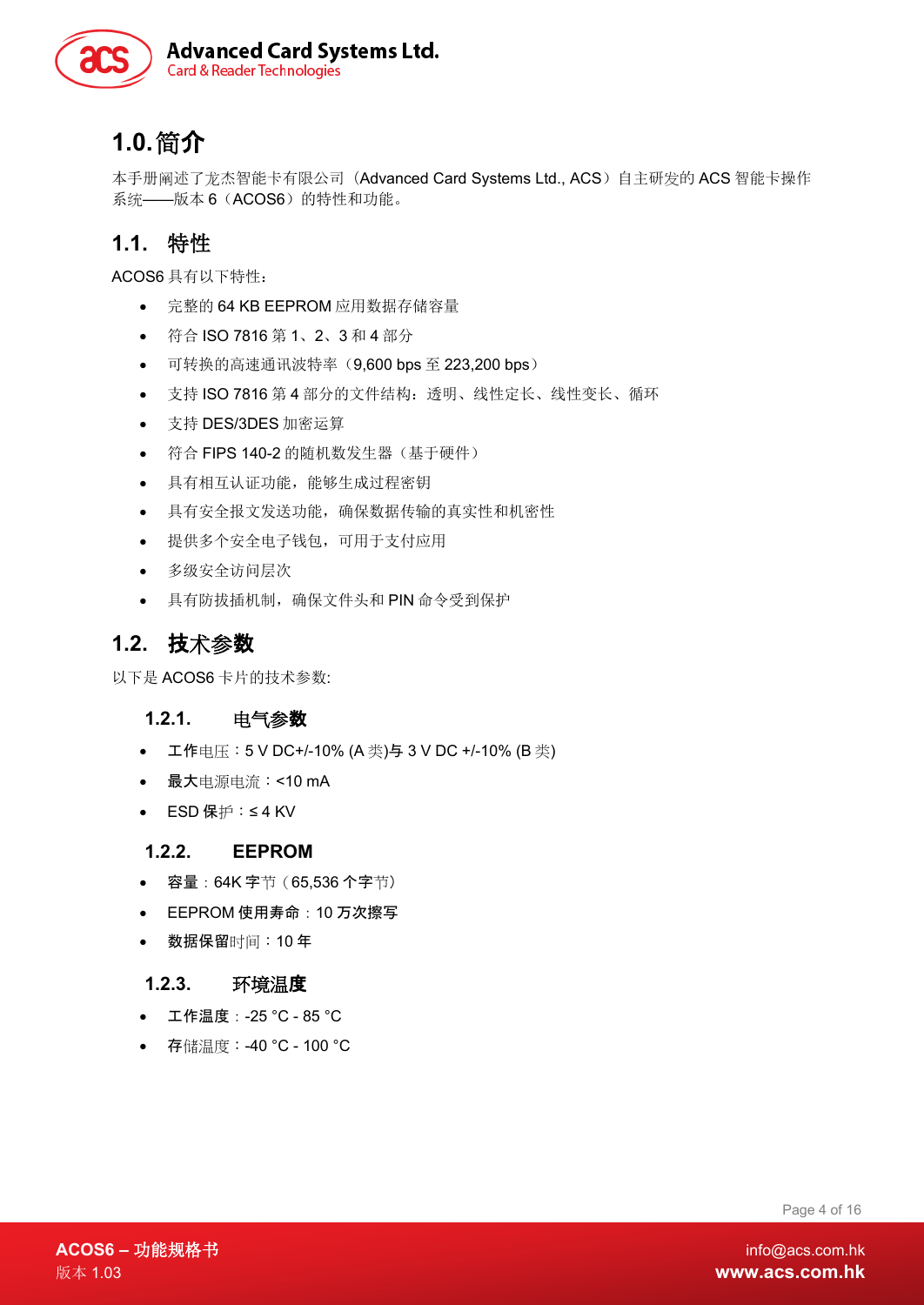

# <span id="page-4-0"></span>**1.3.** 符号和缩写

| 缩略语             | 描述                                                                                |  |  |  |  |  |
|-----------------|-----------------------------------------------------------------------------------|--|--|--|--|--|
| 3DES            | 3 倍数据加密标准算法 Triple DES                                                            |  |  |  |  |  |
| <b>AID</b>      | 应用标识符 Application/Account Identifier                                              |  |  |  |  |  |
| <b>AMB</b>      | 访问模式字节 Access Mode Byte                                                           |  |  |  |  |  |
| <b>AMDO</b>     | 访问模式数据对象 Access Mode Data Object                                                  |  |  |  |  |  |
| <b>APDU</b>     | 应用协议数据单元 Application Protocol Data Unit                                           |  |  |  |  |  |
| <b>ATC</b>      | 帐户交易计数器 Account Transaction Counter                                               |  |  |  |  |  |
| <b>ATR</b>      | 复位应答 Answer to Reset                                                              |  |  |  |  |  |
| <b>ATREF</b>    | 帐户交易参考 Account Transaction reference                                              |  |  |  |  |  |
| <b>CLA</b>      | APDU 命令的类别字节 Class byte of APDU commands                                          |  |  |  |  |  |
| <b>COMPL</b>    | 逐位补 Bit-wise Complement                                                           |  |  |  |  |  |
| COS             | 卡片操作系统 Card Operating System                                                      |  |  |  |  |  |
| DEC(C, K)       | 用密钥 K 对数据 C 进行 DES 或 3DES 解密 Decryption of data C with key<br>K using DES or 3DES |  |  |  |  |  |
| <b>DES</b>      | 数据加密标准 Data Encryption Standard                                                   |  |  |  |  |  |
| DF              | 专用/目录文件 Dedicated File                                                            |  |  |  |  |  |
| ENC(C, K)       | 用密钥 K 对数据 P 进行 DES 或 3DES 加密 Encryption of data P with key<br>K using DES or 3DES |  |  |  |  |  |
| EF              | 基本文件 Elementary File                                                              |  |  |  |  |  |
| EF <sub>1</sub> | 个人密码文件 PIN File                                                                   |  |  |  |  |  |
| EF <sub>2</sub> | 密钥文件 Key File                                                                     |  |  |  |  |  |
| <b>FCP</b>      | 文件控制参数 File Control Parameters                                                    |  |  |  |  |  |
| <b>FDB</b>      | 文件类型字节 File Descriptor Byte                                                       |  |  |  |  |  |
| <b>INS</b>      | APDU 命令的指令字节 Instruction byte of APDU commands                                    |  |  |  |  |  |
| IV_Seq          | 用于 SM-MAC 的带序号初始向量 Initialization vector with sequence<br>number used in SM-MAC   |  |  |  |  |  |
| LCSI            | 应用周期状态字 Life Cycle Status Integer                                                 |  |  |  |  |  |
| <b>LSb</b>      | 最低有效位 Least Significant Bit                                                       |  |  |  |  |  |
| <b>LSB</b>      | 最低有效字节 Least Significant Byte                                                     |  |  |  |  |  |
| <b>MAC</b>      | 报文认证码 Message Authentication Code                                                 |  |  |  |  |  |
| MF              | 主控文件/目录 Master File                                                               |  |  |  |  |  |
| <b>MFP</b>      | Mifare Plus $\dagger$ Mifare Plus                                                 |  |  |  |  |  |
| <b>MOC</b>      | 中国建设部标准 Ministry of Construction – China specifications                           |  |  |  |  |  |
| <b>MSb</b>      | 最高有效位 Most Significant Bit                                                        |  |  |  |  |  |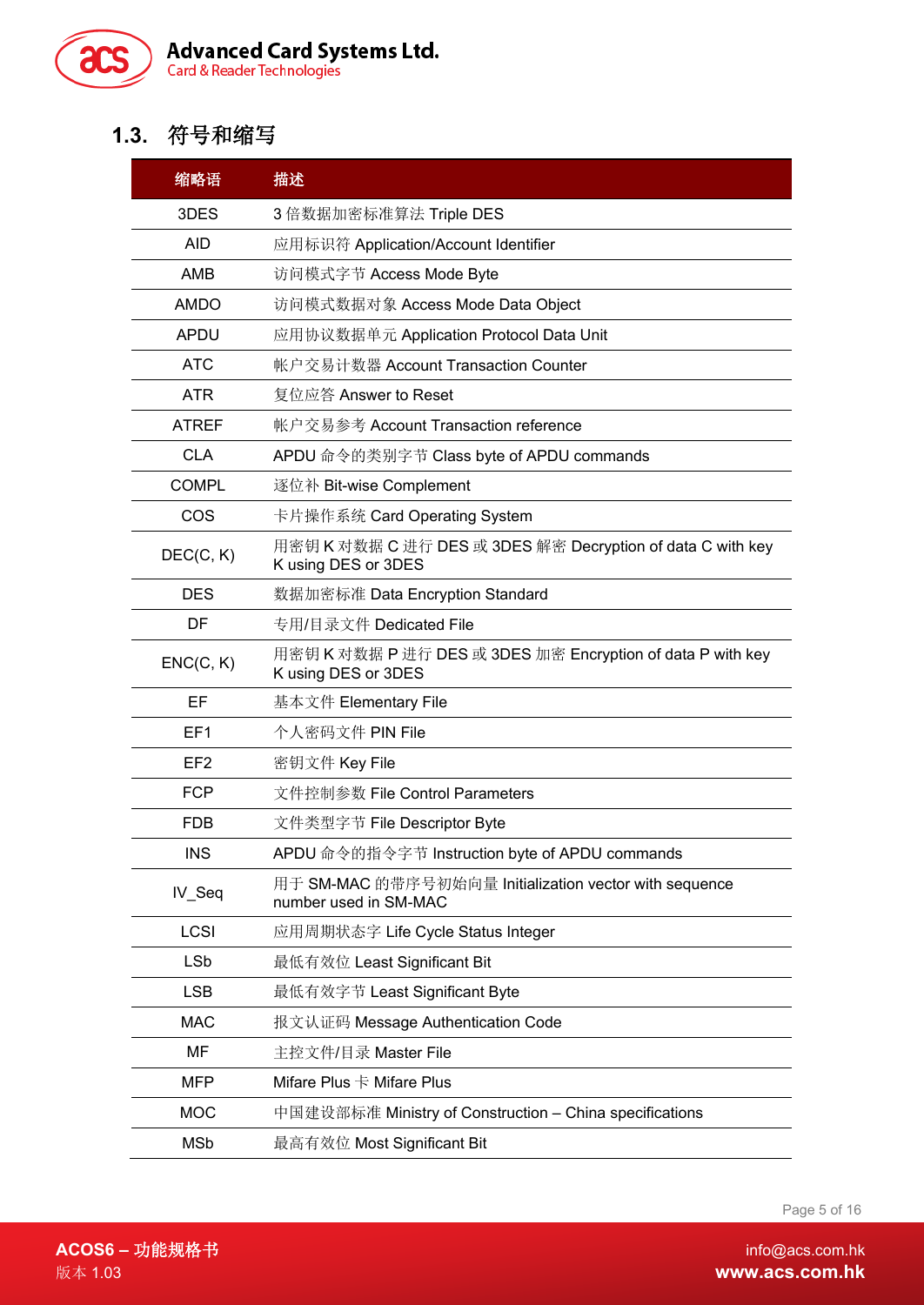

# Advanced Card Systems Ltd.<br>Card & Reader Technologies

| 缩略语                                                                | 描述                                                                        |  |  |  |  |  |
|--------------------------------------------------------------------|---------------------------------------------------------------------------|--|--|--|--|--|
| <b>MSB</b>                                                         | 最高有效字节 Most Significant Byte                                              |  |  |  |  |  |
| <b>Nibble</b>                                                      | 半字节; 一个字节包含两个半字节 four- bit aggregation; a byte consists of<br>two nibbles |  |  |  |  |  |
| PBOC                                                               | 中国人民银行标准 People's Bank of China specifications                            |  |  |  |  |  |
| <b>RFU</b>                                                         | 保留为将来使用 Reserved for Future Use                                           |  |  |  |  |  |
| <b>RMAC</b>                                                        | 零售报文认证码 Retail MAC                                                        |  |  |  |  |  |
| SL <sub>0</sub>                                                    | Mifare Plus 安全级别 0 Mifare Plus Security Level 0                           |  |  |  |  |  |
| SL <sub>1</sub>                                                    | Mifare Plus 安全级别 1 Mifare Plus Security Level 1                           |  |  |  |  |  |
| SL <sub>2</sub><br>Mifare Plus 安全级别 2 Mifare Plus Security Level 2 |                                                                           |  |  |  |  |  |
| SL <sub>3</sub>                                                    | Mifare Plus 安全级别 3 Mifare Plus Security Level 3                           |  |  |  |  |  |
| <b>SAC</b>                                                         | 标准安全属性 Security Attribute – Compact                                       |  |  |  |  |  |
| <b>SAE</b>                                                         | 扩展安全属性 Security Attribute – Expanded                                      |  |  |  |  |  |
| <b>SAM</b>                                                         | 安全存取模块 Secure Access Module                                               |  |  |  |  |  |
| <b>SCB</b>                                                         | 安全条件字节 Security Condition Byte                                            |  |  |  |  |  |
| <b>SCDO</b>                                                        | 安全条件数据对象 Security Condition Data Object                                   |  |  |  |  |  |
| <b>SE</b>                                                          | 安全环境 Security Environment                                                 |  |  |  |  |  |
| Seq#                                                               | 用于 SM-ENC 的序号 Sequence number used in SM-ENC                              |  |  |  |  |  |
| <b>SFI</b>                                                         | 短文件标识符 Short File Identifier                                              |  |  |  |  |  |
| SM-ENC                                                             | 带加密的安全报文 Secure Messaging with Encryption                                 |  |  |  |  |  |
| SM-MAC                                                             | 带 MAC 的安全报文 Secure Messaging with MAC                                     |  |  |  |  |  |
| <b>TLV</b>                                                         | 标签-长度-值 Tag-Length-Value                                                  |  |  |  |  |  |
| <b>TTREF<sub>c</sub></b>                                           | 终端交易编号-存款 Terminal Transaction Reference for Credit                       |  |  |  |  |  |
| <b>TTREF<sub>D</sub></b>                                           | 终端交易编号-扣款 Terminal Transaction Reference for Debit                        |  |  |  |  |  |
| <b>UQB</b><br>使用限定字节 Usage Qualifier Byte                          |                                                                           |  |  |  |  |  |
| Ш                                                                  | 连接 Concatenation                                                          |  |  |  |  |  |

<span id="page-5-0"></span>表**1** : 符号和缩写

Page 6 of 16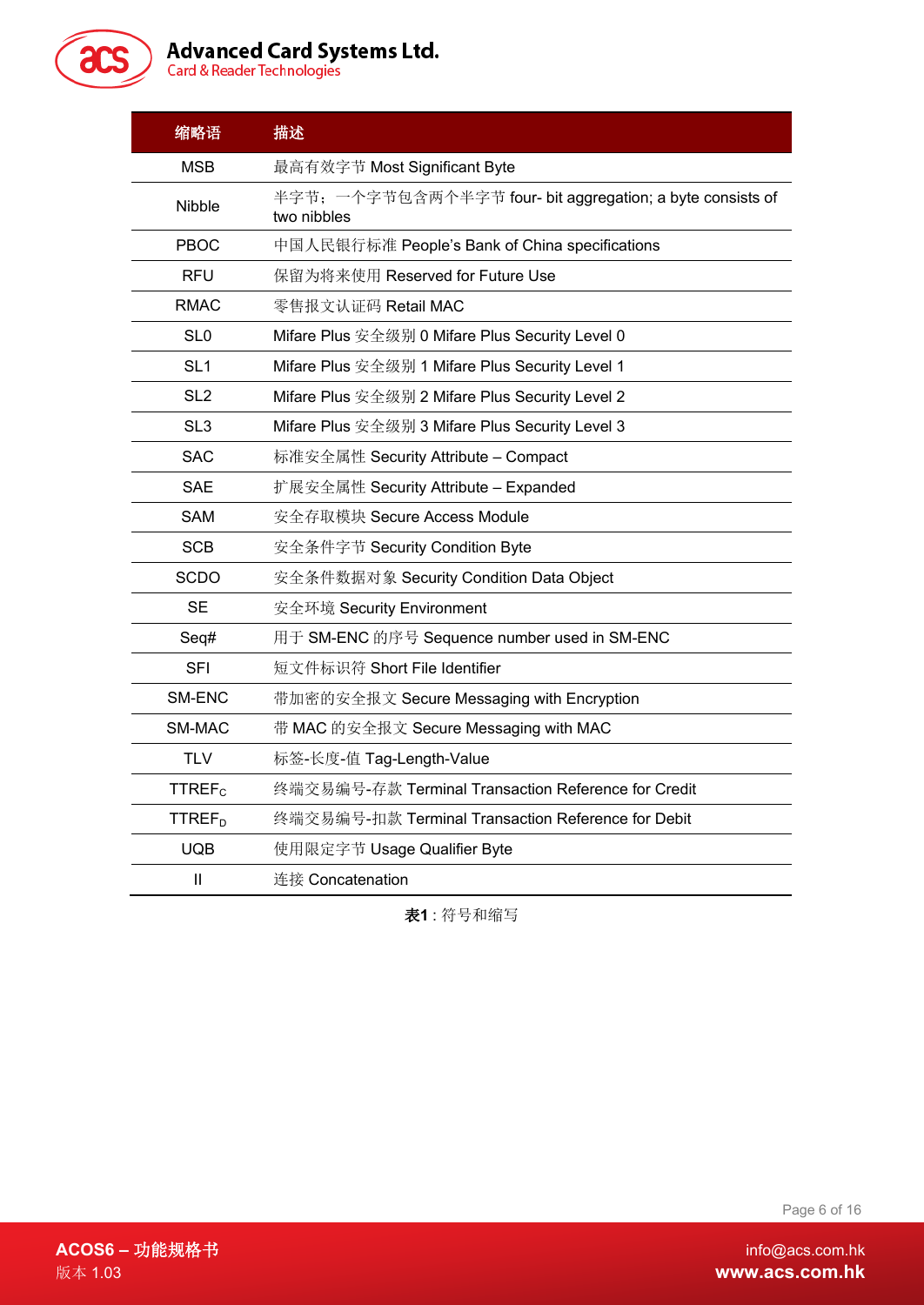

# <span id="page-6-0"></span>**2.0.**卡片管理

本节概述了卡层级的特性和管理功能。

### <span id="page-6-1"></span>**2.1.** 防拔插功能

ACOS6 使用防拔插机制保护卡片数据,避免由于卡片拔插导致的损坏(如在数据更新时突然从读写器 中拔出卡片, 或者读卡器在卡片数据更新过程中发生机械故障等)。卡片复位后, ACOS6 会检查防拔 插数据域,并进行必要的数据恢复。之后 COS 会将事前保存的数据返回至 EEPROM 原来的地址。

### <span id="page-6-2"></span>**2.2.** 卡片头模块

ACOS6 是一个具有 64K EEPROM 的卡片操作系统。在初始状态下(没有文件存在),用户可以通过 指定地址的读/写二进制命令方式访问该卡片头模块。

### <span id="page-6-3"></span>**2.3.** 卡片应用周期状态

ACOS6 具有以下的状态:

。

1. 预个人化状态 - 卡的初始状态。在此状态中,用户可以自由访问卡片头模块(卡片头模块的定 义见上一节)。可以使用读二进制(READ BINARY)命令或修改二进制(UPDATE BINARY)命令通过地址对卡片头模块进行引用。

用户还可以随意个性化卡片头模块。

2. 个人化状态 - 一旦成功创建 MF 而且卡片应用周期标识位未改变, 卡片即会进入本阶段。用户 不再能够直接访问卡片头块。但可以像在**操作模式**下一样, 在卡片中创建和测试文件。

用户可以在此阶段进行测试,并可以通过清卡(CLEAR CARD)命令返回到预个人化状态。

3. 用户状态 - 一旦成功创建 MF 而且卡片应用周期标识位改变, 卡片即会进入此阶段。另外用户 也可以通过激活卡片(ACTIVATE CARD)命令从个人化状态进入到用户状态。

一旦设置了卡片应用周期标识位,但没有设置取消激活卡片使能标志,卡片将不能再恢复到之 前的状态。清卡(CLEAR CARD)和取消激活卡片(DEACTIVATE CARD)命令将不再有效



图**1** : 卡片应用周期状态

Page 7 of 16

<span id="page-6-4"></span>**ACOS6 –** 功能规格书 info@acs.com.hk 版本 1.03 **www.acs.com.hk**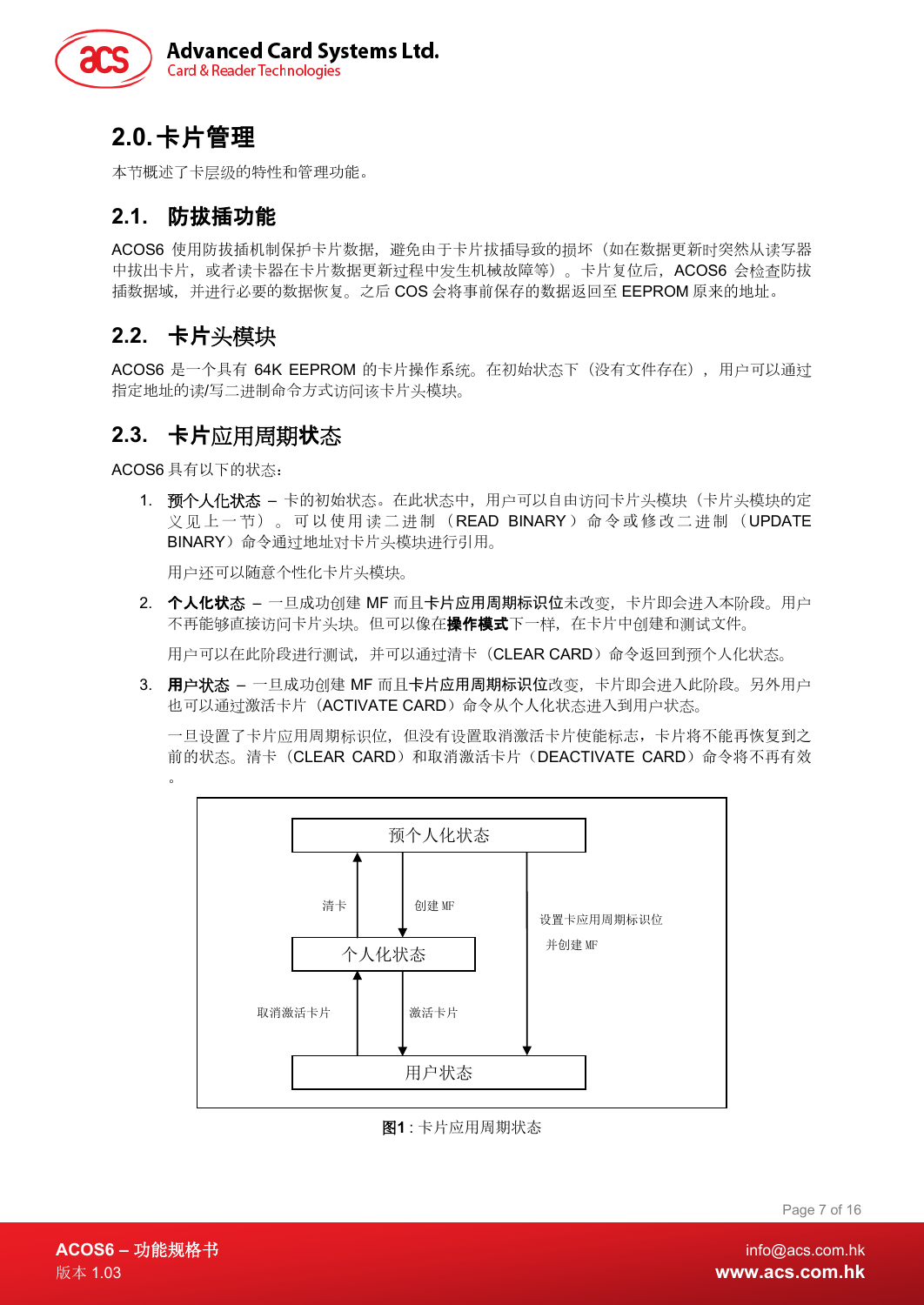

#### <span id="page-7-0"></span>**2.3.1.** 典型的卡片开发步骤

- 1. 用户使用 UPDATE BINARY 命令个人化卡片的头模块。
- 2. 用户建立自己的卡片文件结构。先建立 MF,接着建立 DF 和 EF。卡片的安全设计也将在该阶 段被测试。如果发现任何设计缺陷,用户可以随时通过 CLEAR CARD 命令返回到状态 1。
- 3. 一旦卡片的文件与安全设计确定下来并完成测试,执行 CLEAR CARD 命令,并改变卡片应用 周期标识位。
- 4. 重新创建 MF 后,卡片进入到实际操作模式。用户可以在此阶段重构文件系统,但卡片不能再 回到之前的状态。

在 ACOS6 3.01 以及更高的版本中,用户可以选择在卡片头模块讲行设置,使 DEACTIVE CARD 命令 能够使用。这样就可以通过 Active Card 命令来代替步骤 3 和步骤 4。如果应用程序开发人员希望清除 卡片内容,可以使用 Deactive Card 命令。若需要控制对 Deactive Card 命令的使用,可以设置安全属 性来进行限制。

### <span id="page-7-1"></span>**2.4.** 复位应答

硬件复位(如上电)后,卡片按照 ISO 7816 第 3 部分的规定传送复位应答(ATR),格式与 ACOS2 的 ATR 相同。ACOS6 支持正向约定的 T=0 协议。但未实现协议功能。

<span id="page-7-2"></span>关于 ATR 选项的详细描述请参看 ISO 7816 第 3 部分。

#### **2.4.1.** 自定义 **ATR**

ACOS6 的 ATR 可以自定义,包括修改卡片传输速度或向卡片写入具体的身份信息。新的 ATR 必须符 合 ISO 7816 第 3 部分的规定,否则卡片可能在下次上电或者复位时变得没有反应或者不可恢复之前的 状态。因此, 只建议改变 T0(低半字节)、TA1 和历史字节。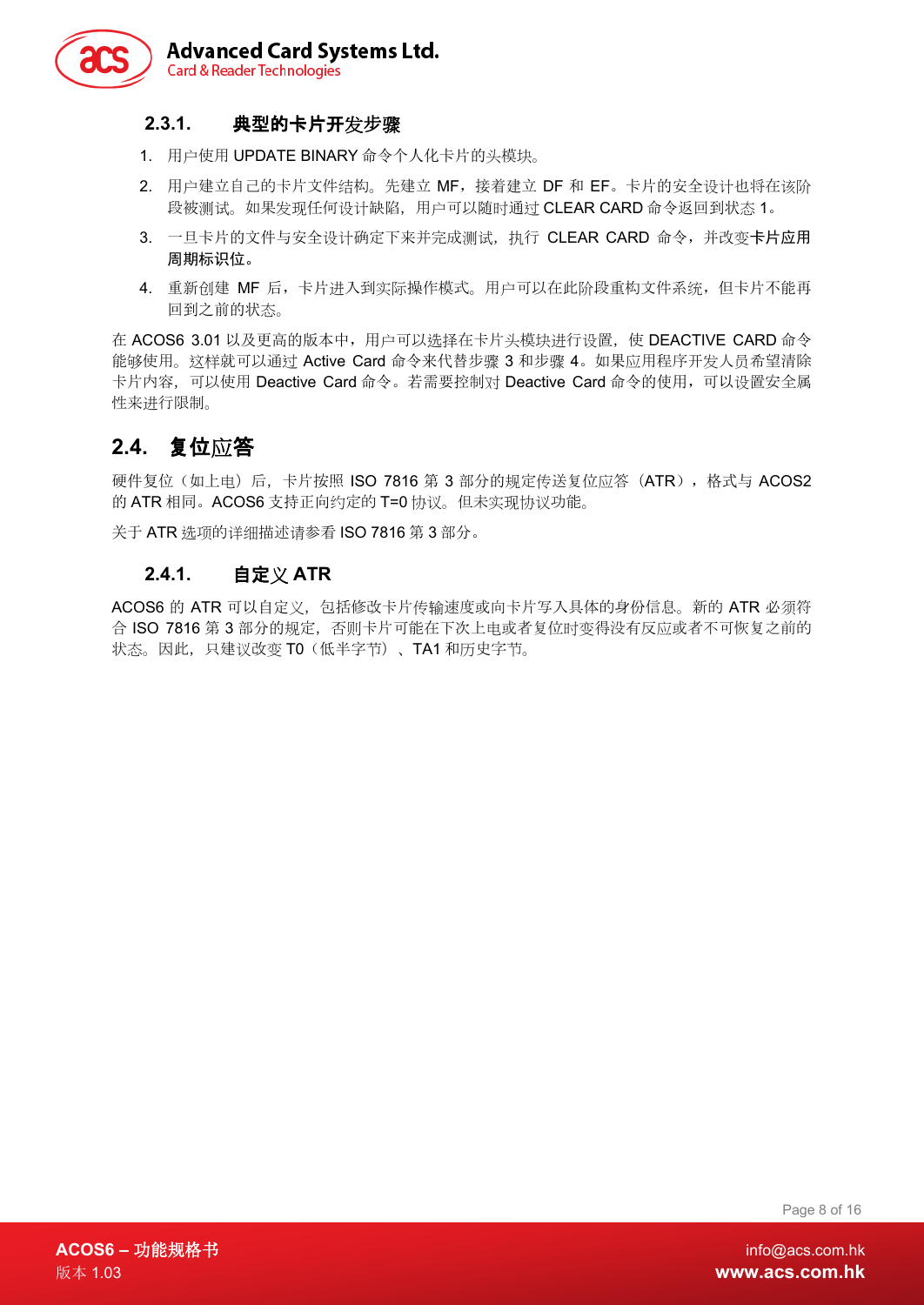

# <span id="page-8-0"></span>**3.0.** 文件系统

本节探讨 ACOS6 智能卡的文件系统。

### <span id="page-8-1"></span>**3.1.** 多层次的文件系统

ACOS6 的文件系统和结构完全符合 ISO 7816 第 4 部分的规定。该文件系统非常类似于现代的计算机 操作系统。文件的根是主文件(MF)。卡中的每个应用或数据文件组均可包含在称为专用文件(DF) 的目录中。每个 DF 或 MF 都可以在目录下的基本文件(EF)中存储数据。

ACOS6 允许任意深度的 DF 树结构。也就是说,DF 可以嵌套,如下方的 图 **2** 所示。



图**2** : 多层次的 DF 文件系统示例

### <span id="page-8-8"></span><span id="page-8-2"></span>**3.2.** 文件头数据结构

ACOS6 通过文件组织用户的 EEPROM 区。每个文件都有一个文件头, 即一个描述文件属性的数据 块。了解文件头模块的知识有助于应用程序开发人员准确的规划 EEPROM 空间的使用。

#### <span id="page-8-3"></span>**3.2.1.** 文件类型字节(**FDB**)

<span id="page-8-4"></span>该数据域标识文件的类型,文件头模块的大小取决于文件的类型。

#### **3.2.2.** 数据编码字节(**DCB**)

<span id="page-8-5"></span>ACOS6 不使用此数据域,它只是设置为文件头的一部分以符合 ISO 7816 第 4 部分的规定。

#### **3.2.3.** 文件标识(**FID**)

<span id="page-8-6"></span>这是一个 16 位的数据域,它是 MF 或 DF 内文件的唯一标识,DF(或 MF)下的文件必须是唯一的。

#### **3.2.4.** 文件大小(**File Size**)

这是一个 16 位的数字域,用于定义文件的大小,但不包括文件头的大小。对于记录类型的 EF 来说, 第一个字节表示记录的最大长度(MRL),第二个字节表示记录的数量(NOR)。对于非记录类型的 EF(透明 EF)来说,第一个字节表示文件大小的高字节,第二个字节表示文件大小的低字节。对于 DF 来说,该数据域无用途。

#### <span id="page-8-7"></span>**3.2.5.** 短文件标识符(**SFI**)

短文件标识符是一个五位长的数值,表示文件的短 ID。ACOS6 允许通过 SFI 指定文件。FID 的最后 5 位不一定要匹配这个 SFI。同一个 DF 下可能有 2 个文件具有相同的 SFI。在这种情况下, ACOS6 会选

Page 9 of 16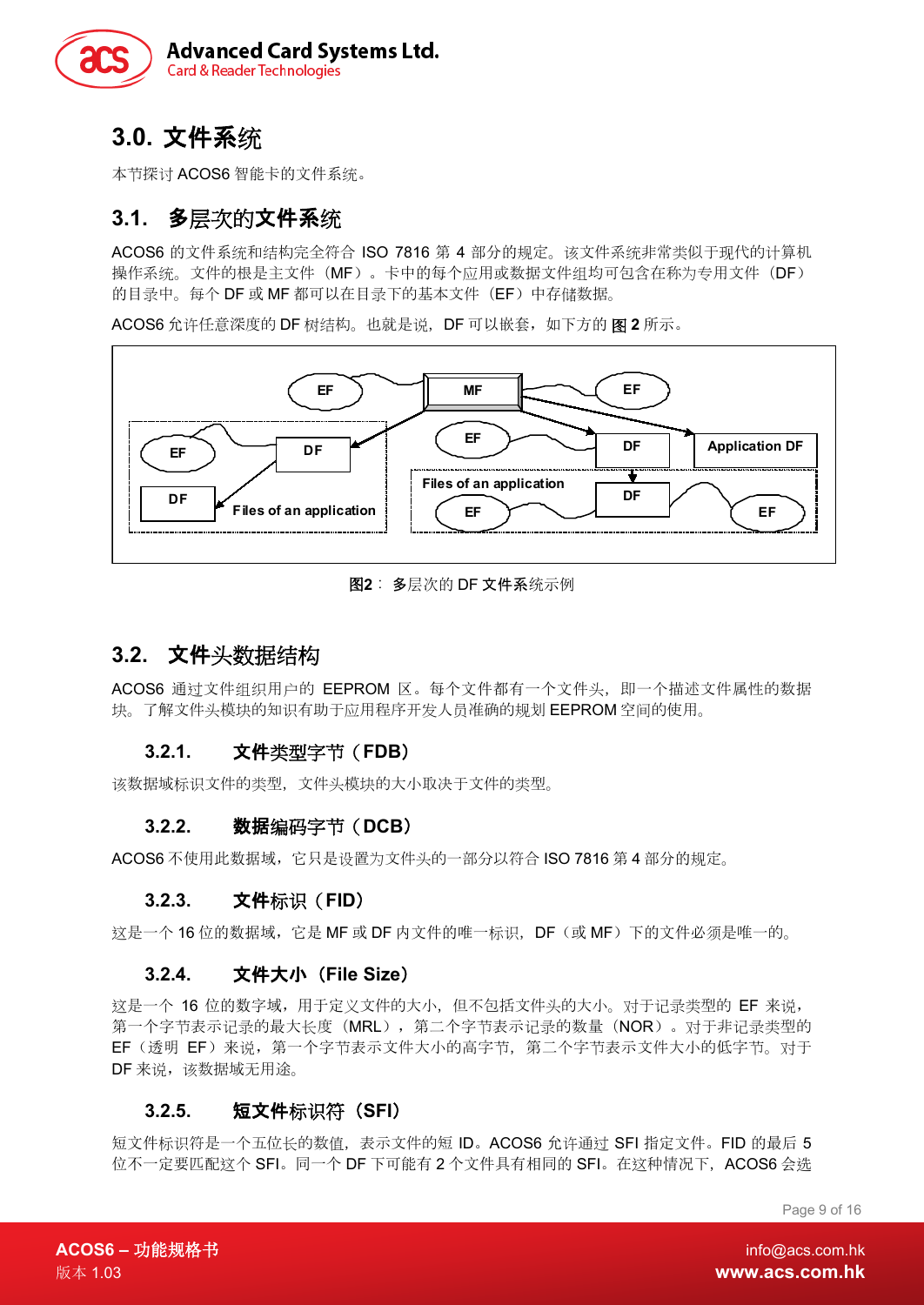

<span id="page-9-0"></span>择先创建的文件。

#### **3.2.6.** 应用周期状态字(**LCSI**)

按照 ISO 7816 标准第 4 部分的定义, 此字节用于标识文件的应用状态, 可以为以下值:

| b <sub>8</sub> | b7 | b6           | b <sub>5</sub> | b4 | b3 | b2                       | b <sub>1</sub> | <b>Hex</b> | 含义           |
|----------------|----|--------------|----------------|----|----|--------------------------|----------------|------------|--------------|
| 0              | 0  | 0            | 0              | 0  | 0  | 0                        | 1              | 01         | 创建状态         |
| 0              | 0  | 0            | 0              | 0  | 0  |                          | 1              | 03         | 初始化状态        |
| 0              | 0  | 0            | 0              | 0  |    |                          |                | 05或07      | 操作状态(激活的)    |
| 0              | 0  | $\mathbf{0}$ | 0              | 0  |    | $\overline{\phantom{0}}$ | 0              | 04 或 06    | 操作状态 (取消激活的) |
| 0              | 0  | 0            | 0              |    |    |                          |                | $OC - OF$  | 终止状态         |

表**2** : 应用周期状态字节

<span id="page-9-5"></span>



- <span id="page-9-4"></span>• 在创建/初始化状态,COS 允许执行对该文件的全部命令。
- 在激活状态,只有满足该文件的安全条件,COS 才允许执行对该文件的命令。
- 在取消激活状态,COS 不允许执行大部分对该文件的命令。
- 在终止状态,COS 不允许执行任何对该文件的命令。

#### <span id="page-9-1"></span>**3.2.7.** 标准安全属性的长度(**SAC Len**)

<span id="page-9-2"></span>该字节表示包含在文件头下的 SAC 结构的长度。

#### **3.2.8.** 扩展安全属性的长度(**SAE Len**)

<span id="page-9-3"></span>该字节表示包含在文件头下的 SAE 结构的长度。

#### **3.2.9. DF** 名称长度**/**第一条循环记录

如果文件是 DF, 则本数据域表示 DF 名称的长度。

如果文件是循环 EF,则本数据域表示最后修改的记录的索引。

Page 10 of 16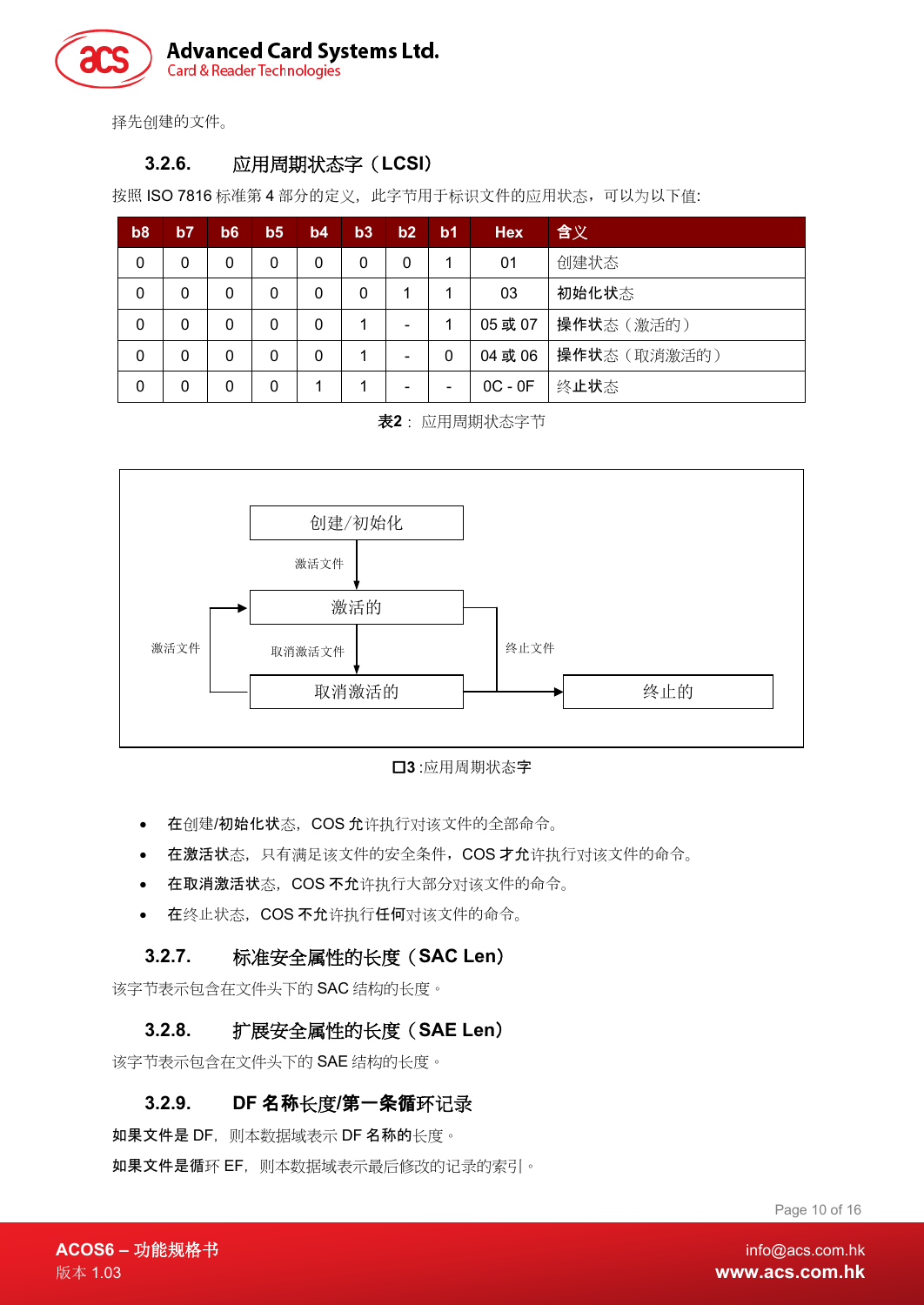

<span id="page-10-0"></span>在其他情况下本数据域无用途。

#### **3.2.10.** 父目录地址

<span id="page-10-1"></span>这两个字节表示文件父 DF 的物理 EEPROM 地址。

#### **3.2.11.** 校验和

为了保证文件头数据的完整性,COS 使用了校验和。计算方式是异或文件头中前面的全部字节。如果 发现文件头的校验和错误,则禁止执行对该文件的命令。

#### <span id="page-10-2"></span>**3.2.12.** 标准安全属性(**SAC**)

这是一个数据结构,描述对文件进行某些操作所需要满足的安全条件。如 ISO 7816 定义,该数据编码 成"AM-SC"模板形式,该数据域的最大长度是 8 字节。更多信息请参看 4.1.1 节。

#### <span id="page-10-3"></span>**3.2.13.** 扩展安全属性(**SAE**)

这是一个数据结构, 描述对卡片进行某些操作所需要满足的安全条件。该数据编码与 SAC 不同, 但是 同样符合 ISO 7816 的定义。该数据域的最大长度是 32 字节。更多信息请参看 **4.1.2** 节。

<span id="page-10-4"></span>对于 DF 文件,文件头模块中还包含附加数据域。

#### **3.2.14. SE** 文件标识(仅适用于 **DF**)

对于 DF 来说, 该数据域由 2 个字节的文件标识 (FID) 组成, 对应的文件为该 DF 下的一个子文件。 这个子文件叫做安全环境(SE)文件,由 COS 在内部进行处理。

#### <span id="page-10-5"></span>**3.2.15. FCI** 文件标识(仅适用于 **DF**)

对于 DF 来说, 该数据域由 2 个字节的文件标识(FID)组成, 对应的文件为该 DF 下的一个子文件。 本 COS 版本不使用此文件。

#### <span id="page-10-6"></span>**3.2.16. DF** 名称(仅适用于 **DF**)

对于 DF 来说,该数据域是文件的长名。我们可以通过最长 16 字节的长名来选择文件。

#### <span id="page-10-7"></span>**3.3.** 内部安全文件

COS 的运作取决于与安全内容相关的内部文件。内部文件被激活时,它的 READ(读)条件应设置为 NEVER(永不)。一般来说, 一个 DF 应该具有: (1)一个密钥文件, 储存用于校验的 PIN(称为 EF1), (2)一个密钥文件, 储存用于认证的 KEY(称为 EF2); 及 (3)一个储存安全条件的 SE 文件。

密钥文件是一种内部线性变长文件。它可能包含(1)PIN 数据结构或者(2)KEY 数据结构。

Page 11 of 16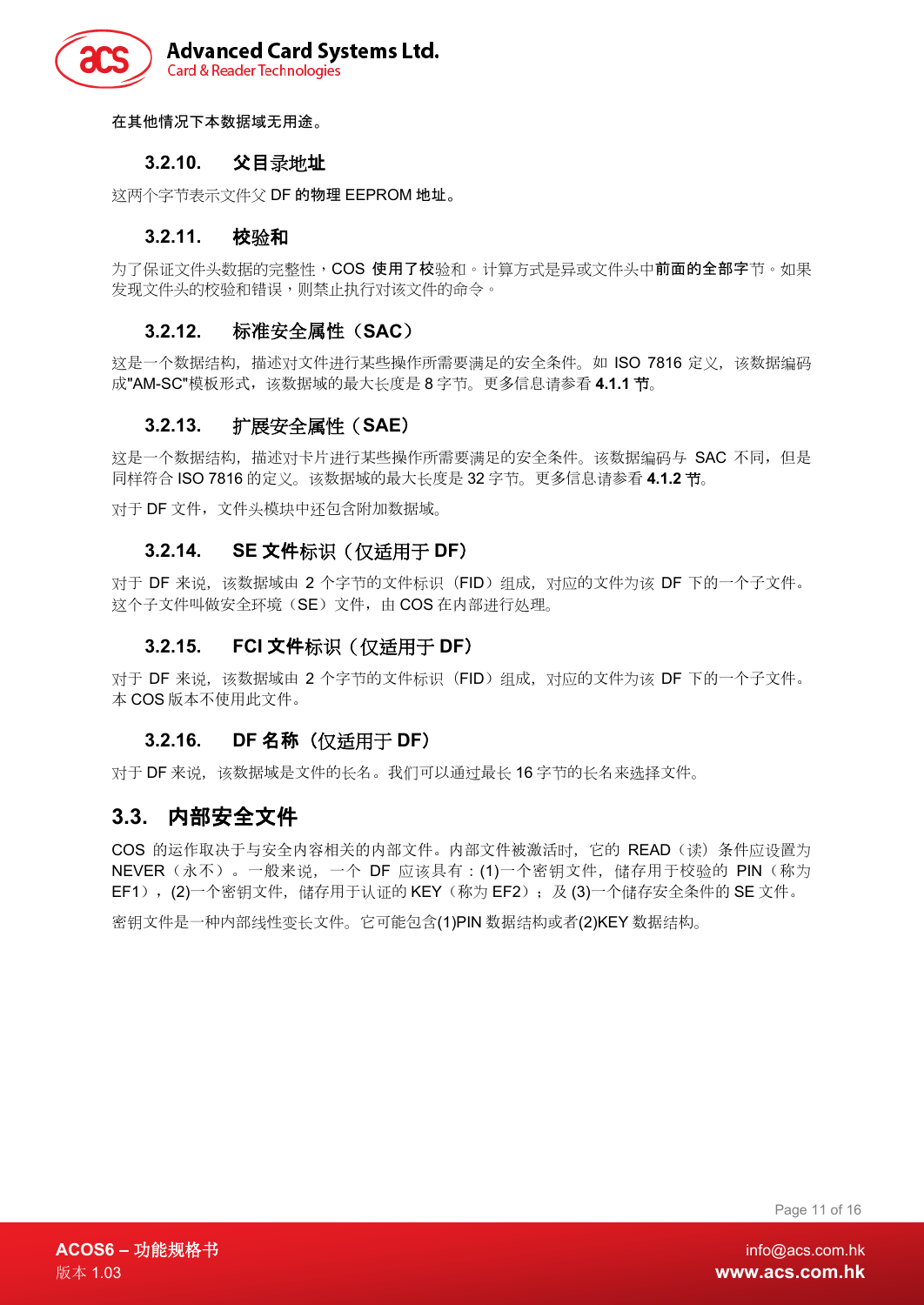

# <span id="page-11-0"></span>**4.0.**安全机制

文件命令受制于目标文件(或当前的 DF)的安全访问条件。这些条件是基于由系统当前维护的 PIN 和 KEY。如果对应的 PIN 或 KEY 通过校验或认证,卡的命令将被允许。

全局 PIN 直接存储在 MF 的 PIN 文件(EF1)。同样,局部 KEY 直接存储在当前选定的 DF 的 KEY 文 件(EF2)。最多允许同时存在 31 个全局 PIN、31 个局部 PIN、31 个全局 KEY 和 31 个局部 KEY。

#### <span id="page-11-1"></span>**4.1.** 文件安全属性

每个文件(MF、DF 或 EF)的文件头模块中都设置有一套安全属性。安全属性设置模式分为两种:标 准安全属性(SAC)和扩展安全属性(SAE)。

#### <span id="page-11-2"></span>**4.1.1.** 标准安全属性(**SAC**)

SAC 是一个存储在每个文件内的数据结构。它标识对于该文件什么样的文件操作是被允许的,以及要 符合哪些条件对应的文件操作才被允许。

<span id="page-11-3"></span>• SE记录存储在SE文件中, SE文件的ID在当前DF的文件头中指定。

#### **4.1.2.** 扩展安全属性(**SAE**)

SAE 是一个数据结构,存储于每个文件当中。它告诉 COS 是否允许文件命令继续进行。SAE 较 SAC 更为通用。它的格式是访问模式数据对象(AMDO)后面紧随一个或多个安全条件数据对象 (SCDO)。

#### <span id="page-11-4"></span>**4.2.** 安全环境

安全条件被编码于一个安全环境(SE)文件中。每个 DF 都有一个专用的 SE 文件,该文件的标识符在 DF 的头模块中指定。每个 SE 记录的结构如下:

<SE ID Template> <SE Authentication Template>

**SE** 标识模板(**SE ID Template**):SE 标识模板是一个强制性数据对象,它的值代表了 SAC 和 SAE 的 SC 字节所指定的标识符。

**SE** 认证模板(**SE Authentication Template**):认证模板(AT)定义了满足 SE 所须具备的安全条 件。该安全条件为 PIN 或者 KEY 认证。

#### <span id="page-11-5"></span>**4.3.** 相互认证

相互认证是卡片与读卡设备之间相互认证对方真实性的过程。相互认证成功执行以后会产生一个过程密 钥,该过程密钥只在过程中有效。这个过程我们这样定义:在相互认证成功执行以后,直到卡片的重新 复位或者另外一次成功的相互认证。

#### <span id="page-11-6"></span>**4.4.** 短密钥外部认证

短密钥外部认证使用卡片随机数结合终端响应的方法获得对卡的授权。它缩短了外部认证的时间或者允 许采用更适用于人工输入的一次性密码。

#### <span id="page-11-7"></span>**4.5.** 确保真实性的安全报文(**SM-MAC**)

ACOS6 支持两种安全报文 - 确保真实性的安全报文(SM-MAC)和确保机密性的安全报文(SM-ENC)。本节将讨论用于确保真实性的安全报文。用于确保机密性的安全报文将在 **4.6** 节中讨论。

确保真实性的安全报文允许对传入或传出卡片的数据和命令进行验证,从而确保命令没有被修改或重

Page 12 of 16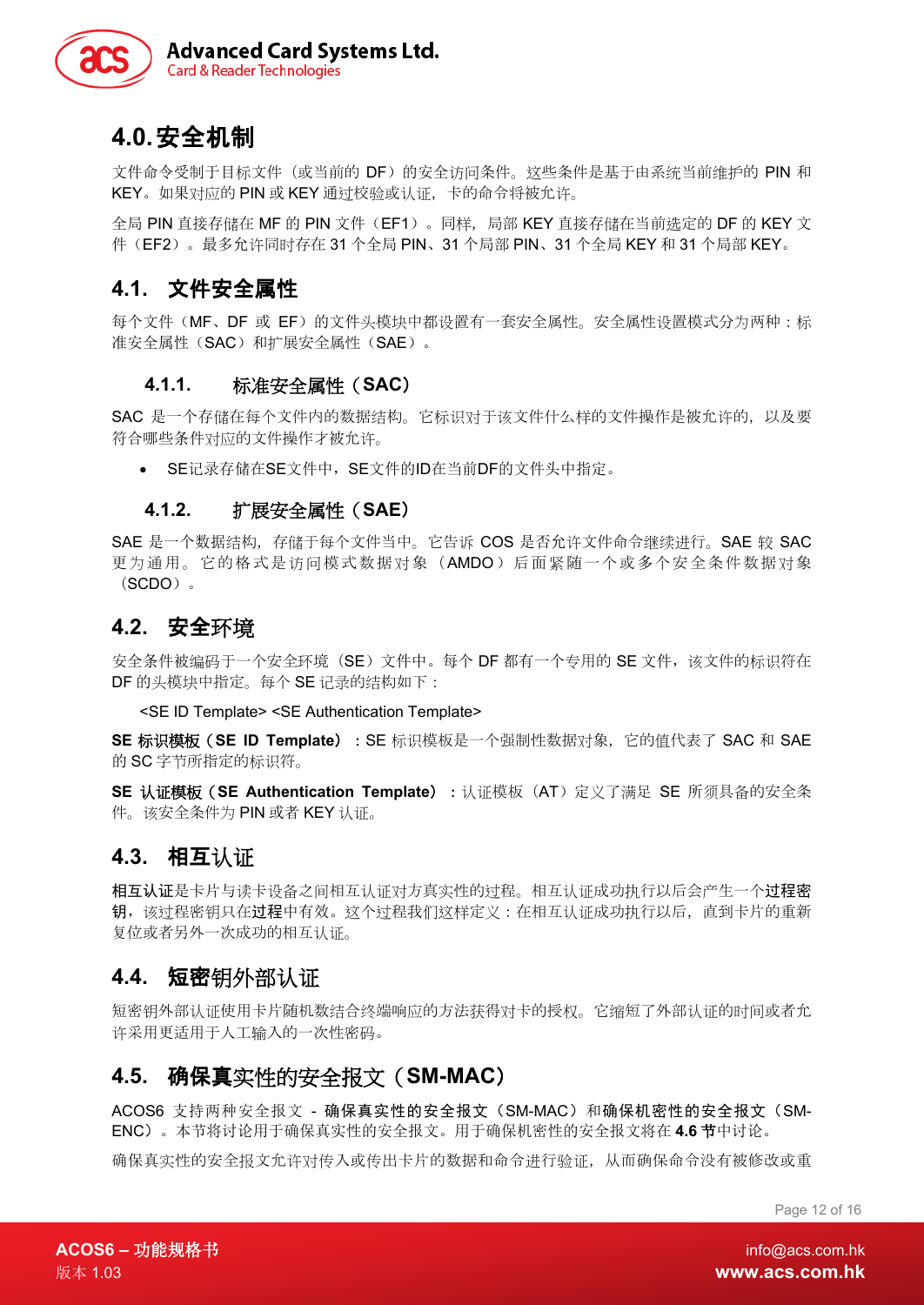

放。由发送方传送给接收方的数据块附带有四个字节的 MAC。接收方在继续操作之前会先查验 MAC。 在执行安全报文发送之前,发送方与接收方必须先通过 **4.3** 节中所述的相互认证获得过程密钥。

### <span id="page-12-0"></span>**4.6.** 确保机密性的安全报文(**SM-ENC**)

ACOS6 3.02 及更高的版本均支持 ISO 安全报文(SM)。安全报文可以确保在卡片和终端/服务器之间 传输的数据处于安全状态,不易受到窃听、重放攻击或者未经授权的更改。几乎所有的命令都可以采用 由终端发起的安全报文。

## <span id="page-12-1"></span>**4.7.** 密钥注入

密钥注入可以用于将密钥或分散密钥从 ACOS6-SAM 或终端安全地载入到目标 ACOS6-SAM 或客户的 ACOS6 卡中。为了描述方便,我们定义含有待注入密钥的 ACOS6-SAM 为"source SAM", 而接受导入 密钥的 ACOS6/ACOS6-SAM 为"**target ACOS6**"。

"Target ACOS6"使用 Set Key 命令而"source SAM"使用 Get Key 命令来执行密钥注入。.

注:密钥注入的功能只在 *ACOS6-SAM* 版本 *4.02*、*ACOS6* 版本 *3.02* 和它们之后的版本中可用。详情 见 *ACOS6-SAM* 参考手册。

Page 13 of 16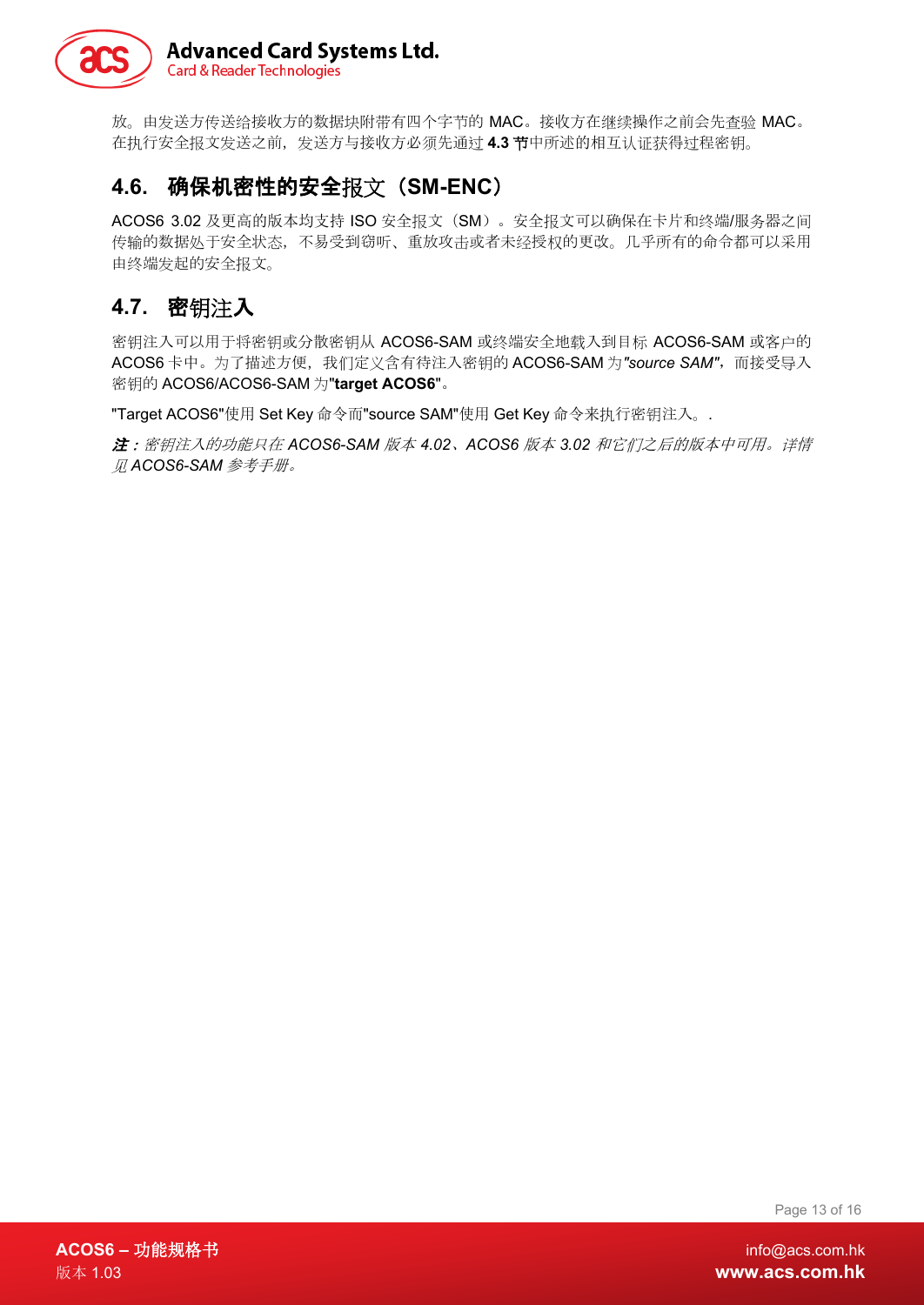

# <span id="page-13-0"></span>**5.0.**钱包应用

ACOS6 带有一个安全的电子钱包应用, 可以增加储值卡的功能。与此钱包应用相关的命令包括——查 询账户(INQUIRE ACCOUNT)、充值(CREDIT)、消费(DEBIT)和取钱包交易日志(GET PURSE TRANSACTION LOG)。

### <span id="page-13-1"></span>**5.1.** 查询账户(**Inquire Account**)

执行 INQUIRE ACCOUNT 交易时,卡片会返回账户的当前余额和相关信息,有关数据会带有一个 MAC 密码校验和。此签名可以被视为由卡片颁发的用于确认当前余额和前一次交易的证书。用于生成 MAC 密码校验和的密钥可以被指定。

为了防止窃听者利用前一个 INQUIRE ACCOUNT 命令的响应进行重放攻击, 读卡设备可以向卡片发送 一个参考值来用于 MAC 运算。

## <span id="page-13-2"></span>**5.2.** 消费(**Debit**)

执行 DEBIT 交易会从账户余额中扣除指定的金额。可以消费的最大金额为当前账户的余额。账户余额 不允许为负数。

用户能够为 DEBIT 交易指定不同的安全条件来允许多种安全要求。

### <span id="page-13-3"></span>**5.3.** 充值(**Credit**)

执行 CREDIT 交易会向账户的余额中充入指定金额。最大余额(MAX BAL) – 钱包文件的第一条记录 – 使新的余额不得超过指定金额

CREDIT 交易的执行始终应当在高度安全的情况下进行。

Page 14 of 16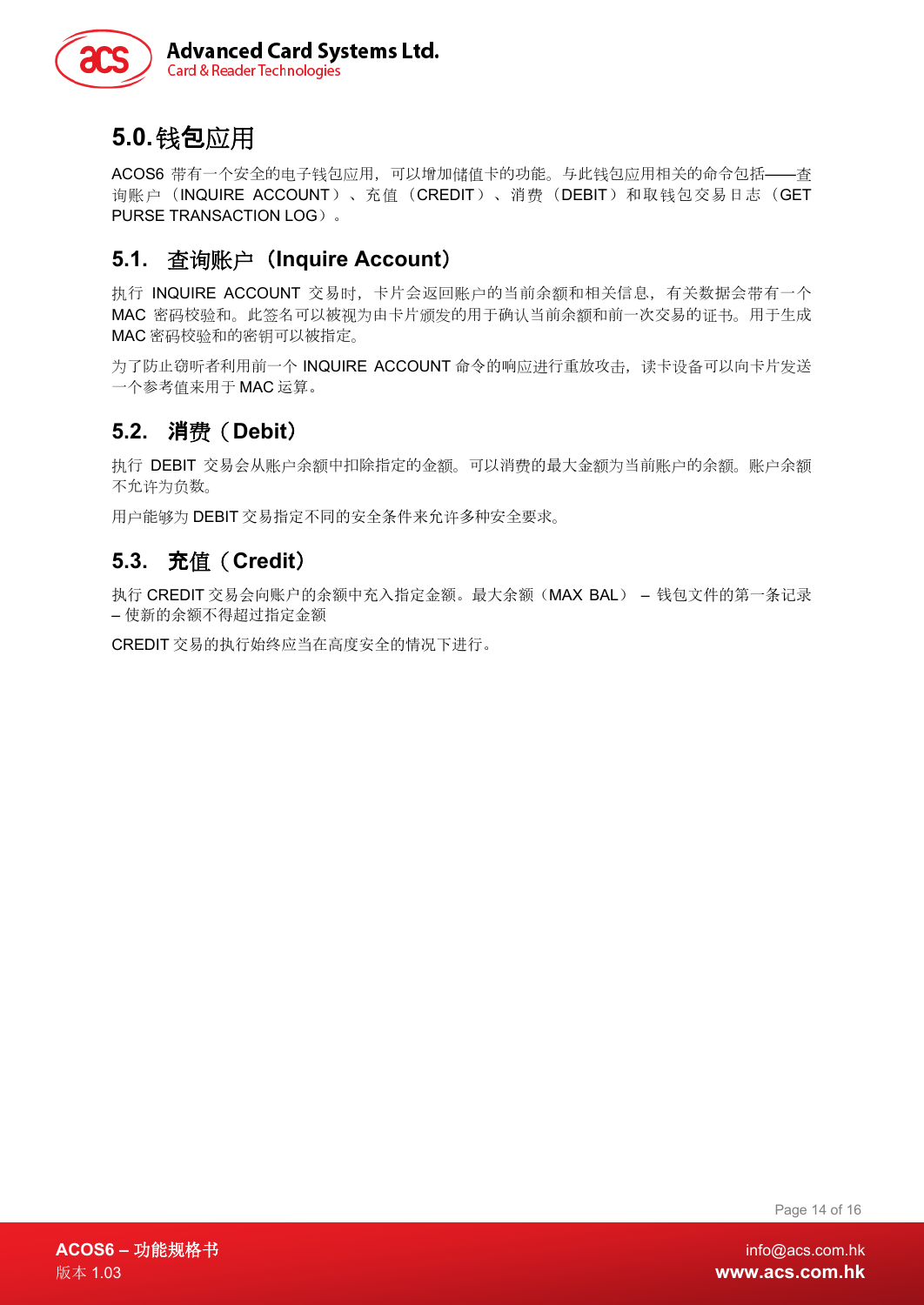

# <span id="page-14-0"></span>**6.0.**生命支持应用

这些产品的设计并非用于生命支持设备或系统,在这些设备或系统中对这些产品的误操作可能导致人身 伤害。如果 ACS 客户将这些产品使用于或者销售用于此类应用, 则他们应该自行承担相应的风险, 而 且同意赔偿由于不当使用或销售从而给 ACS 造成的损失。

Page 15 of 16

**ACOS6 –** 功能规格书 info@acs.com.hk 版本 1.03 **www.acs.com.hk**